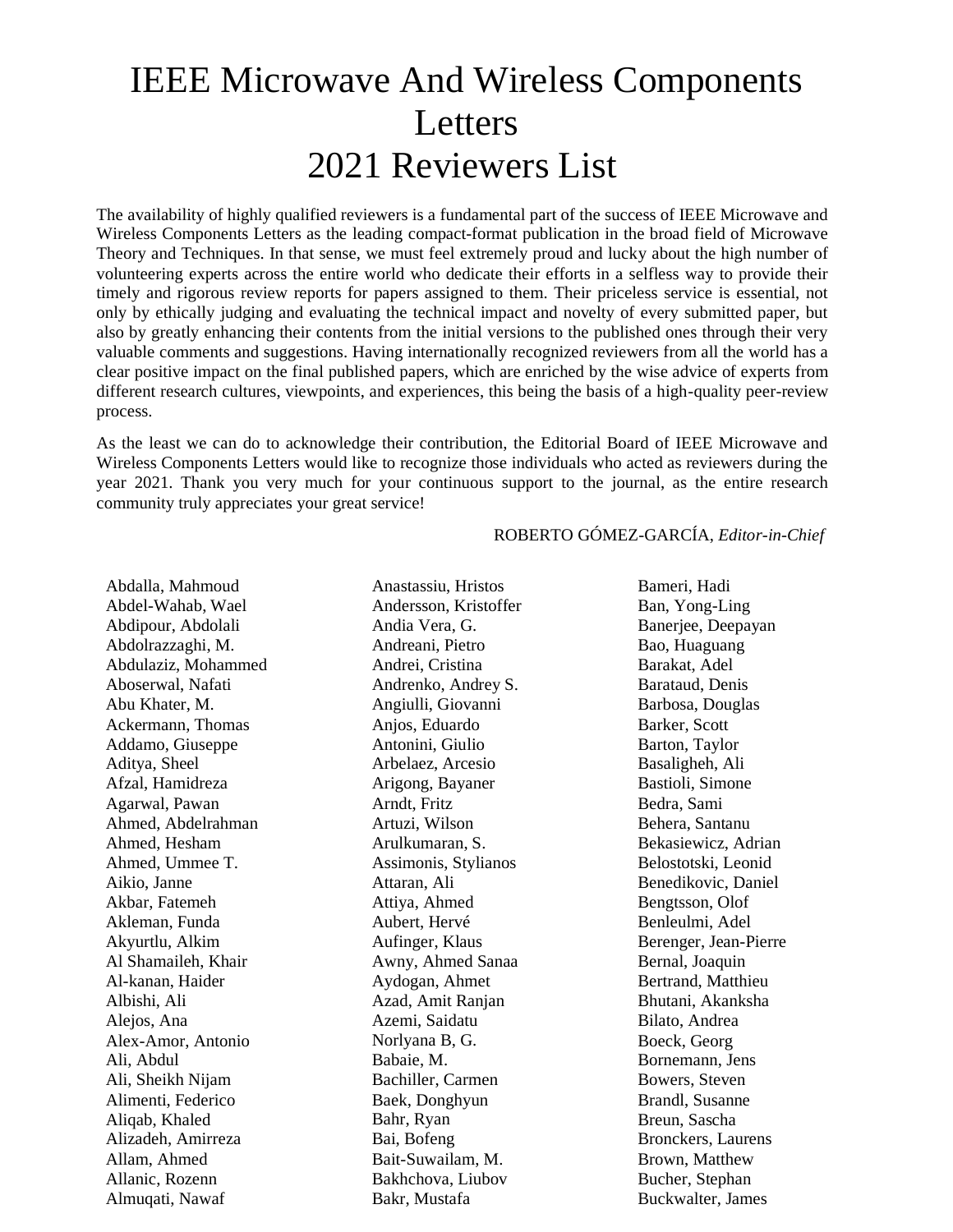Buisman, Koen Bulja, Senad Burasa, Pascal Burdin, François Byeon, Chul Woo Cai, Jialin Cai, Zongqi Caleffo, Ricardo Camarchia, Vittorio Campos -Roca, Y . Canning, Tim Cano, Juan Luis Cao, Qunsheng Cao, Wenhui Cao, Xiangyu Cappello, Tommaso Carpenter, Sona Chai, Jong Seo Chakrabarti, A . Challal, Mouloud Chaloun, Tobias Chan, King Yuk Chang, Chun -Wei Chang, Haojie Chang, Hong -Yeh Chang, Yikun Chang, Yu -Teng Chatterjee, Baibhab Chatterjee, Sayan Chatterjee, Soumyo Chattopadhyay, G . Chaudhary, Girdhari Chauhan, Vikas Chauhan, Y. S. Che, Wenquan Chen, Chang Chen, Chi -Feng Chen, Chun -Ping Chen, Dong Chen, Fu -Chang Chen, Jau -Horng Chen, Ji Chen, Jianxin Chen, Ke Chen, Kenle Chen, Nan -Wei Chen, Peng Chen, Roger Chen, Rushan Chen, Shichang Chen, Wei -Zen Chen, Wenhua Chen, Xiangfei Chen, Xiaofan Chen, Xiaoming Chen, Xiong Chen, Yang Chen, Yong

Chen, Zhe Cheng, Fei Cheng, Kuang -Wei Cheng, Kwok -Keung Cheng, Qingsha S. Cheng, Xiaohe Cheng, Xu Cheng, Yongzhi Cheng, Yu Jian Cheng, Zhiqun Cheong, Pedro Chernyavskiy, Igor A. Chi, Pei -Ling Chi, Taiyun Chiang, Yi Chyun Chiani, Marco Chiong, Chau -Ching Chittora, Ashish Chiu, Hsien -Chin Cho, Choon Sik Cho, Moon -Kyu Cho, Young -Ho Choi, Pilsoon Choi, Wai -Wa Choi, Wooyeol Chou, Chiu -Chih Choubey, Arvind Chu, Peng Chu, Qing -Xin Chung, SungWon Ciccognani, Walter Cidronali, Alessandro Ciocoveanu, Radu Cipriani, Elisa Coen, Christopher Cogollos, Santiago Colantonio, Paolo Colella, Riccardo Condon, Marissa Corona-Chavez, A. Correia, Ricardo Cortés -Hernández, D . Costa, Filippo Crespo-Cadenas, C. Cripps, Steve Crupi, Giovanni Cui, Wanzhao Cunha, Telmo Cutivet, Adrien Czuba, Krzysztof da Silva, Marco Jose Dai, ZhiJiang Dambrine, Gilles Danaeian, Mostafa Daneshgar, Saeid Dang, Jin Darraji, Ramzi Das, Debayan

Das, Ranjan Das, Rupam Davidovic, Milos de Falco, Paolo Enrico De La Rubia, Valentin de Lima, Eduardo G. de Paulis, Francesco del Rio, David DeMartinis, Guy Deng, Hong -wei Deng, Pu -Hua Deng, Wei Deng, Zhixian dePaco, Pedro di Serio, Adolfo Diewald, Axel Ding, Jiangqiao Djerafi, Tarek Dolatsha, Nemat Dong, Yuandan Doumanis, Efstratios Du, Chao-Hai Du, Hao Du, Xuekun Duan, Yantao Duan, Zongming Dunworth, Jeremy Dürr, André Dyab, Walid Dyskin, Aleksey Ebrahimi Ghiri, Reza Ebrahimi, Amir Eccleston, Kimberley Eid, Aline Elgaid, Khaled Elkholy, Mohamed Emami, Hossein Ergintav, Arzu Eriksson, Thomas Ernst, Christoph Esteban, Hector Fager, Christian Fahmi, Mohamed Fang, Wenxiao Farahbakhsh, Ali Farzami, Farhad Fayos -Fernández, José Fei, Peng Feng, Feng Feng, Jinjun Feng, Naixing Feng, Wenjie Fernandez-Prieto, A. Ferrando -Rocher, M. Fischbacher, Richard Fischer, Georg Fonseca, Nelson Fotyga, Grzegorz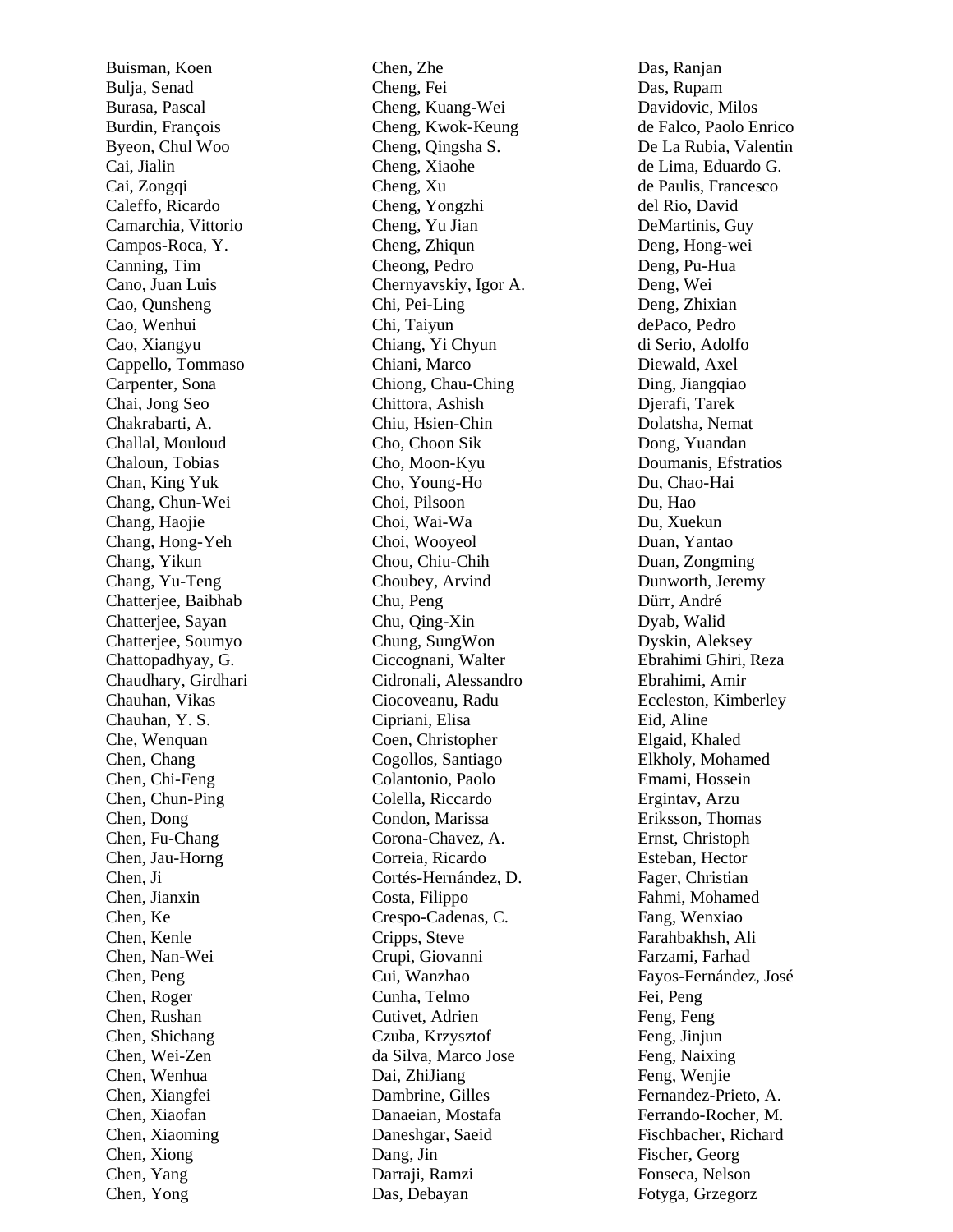Franceschin, A . Frey, Thomas Friesicke, Christian Fu, Jia -Shiang Fu, Jierui Fuh, Kuen -Fwu Fujishima, Minoru Galler, Thomas Gan, Hui Gao, Hao Gao, Li Gao, Shanshan Gao, Yongsheng Garcia, Jose Angel Gardill, Markus Garg, Robin Garner, Allen Gäumann, Gregory Gedney, Stephen Ghadimi Avval, A. Ghaedi Bardeh, M . Ghatak, Rowdra Ghiotto, Anthony Ghosh, Debapratim Ghosh, Saptarshi Ghosh, Sudip Giannini, Franco Gibiino, Gian Piero Gifuni, Angelo Gilabert, Pere L. Gilasgar, Mitra Gimeno, Benito Giofrè, Rocco Glowacz, Adam Golboni, Hosna Gomes, Leonardo Gómez-García, R. Gong, Yubin Gorur, Ali Gorur, Ali K. Grathwohl, Alexander Grau, Gerd Grebner, Timo Grine, Farouk Grosinger, Jasmin Grzyb, Janusz Gu, Changzhan Guan, Dongfang Guan, Xuehui Guglielmi, Marco Gui, Guan Gui, Xiaoyan Guidry, Matthew Gumber, Karan Guo, Benqing Guo, Cheng Guo, Chenjiang Guo, Jay

Guo, Jun Guo, Lei Guo, Letian Guo, Ting Guo, Xin Gurbuz, Yasar Gustafsson, D. Ha, Jungje Haddadi, Kamel Hadipour, Kambiz Hagag, Mohamed Haghi Kashani, Milad Hajiaghajani, A . Hammi, Oualid Hamza, Ahmed Han, Junghwan Han, Xiuyou Hanham, Stephen Hannachi, Chaouki Hao, Shilei Hasanzade Yamchi, S . Hasar, Ugur Cem Hasch, Jürgen He, Songbai He, Yuxing Heinzel, Andreas Henderson, Rashaunda Henneron, Thomas Heo, Deukhyoun Herraiz, David Herzel, Frank Hesselbarth, Jan Hettak, Khelifa Hillger, Philipp Hinojosa, Juan Hirano, Takuichi Ho, Min -Hua Hodkin, Jason Höft, Michael Hong, Ic -Pyo Hong, Jia -Sheng Hong, Wei Hong, Wonbin Hoque, Md Aminul Horestani, Ali Horng, Tzyy Sheng Hosseini, Navid Hou, Debin Hsiao, Meng -Jie Hsiao, Yuan -Hung Hsieh, Sung -Nien Hsu, Heng -Tung Hsu, Shawn S. H. Hu, Huan Hu, Song Hu, Wenrui Hu, Yizhe Hu, Zhi

Hu, Zhirun Huang, Chien -Chang Huang, Danyang Huang, Fengyi Huang, Frederick Huang, Shao Ying Huang, Tian -Wei Huang, Wen Huang, Yong Mao Huang, Zhengwei Huang, Zhixiang Hueber, Gernot Huggard, Peter Hussain, Rifaqat Hussein, Mousa I. Hwang, Chulsoon Hwang, Feng -Nan Igarashi, Hajime Ishak, Karim Ishino, Shotaro Ito, Hiroyuki Itoh, Kenji Jabbour, Chadi Jacob, Arne F. Jaeschke, Timo Jahan, Nusrat Jain, Sanket Jaiswal, Rahul Jalili, Hossein Jameson, Samuel Jann, Benjamin Janoudi, Vinzenz Jarndal, Anwar Jeon, Hamhee Jha, Abhishek Jia, Dinghong Jiayu, Rao Jin, Cheng Jin, Haiyan Jin, Jianming Jin, Qiuyan Jin, Tian Johansen, Tom Johansson, Ted John, Laurenz Jones, Thomas Joodaki, Mojtaba Jung, Kyung -Young Kalkur, Thootam Kallfass, Ingmar Kampouridou, D . Kanai, Yasushi Kananizadeh, Rouzbeh Kandwal, Abhishek Kang, Kai Kang, Wei Kangaslahti, Pekka Kao, Hsuan -ling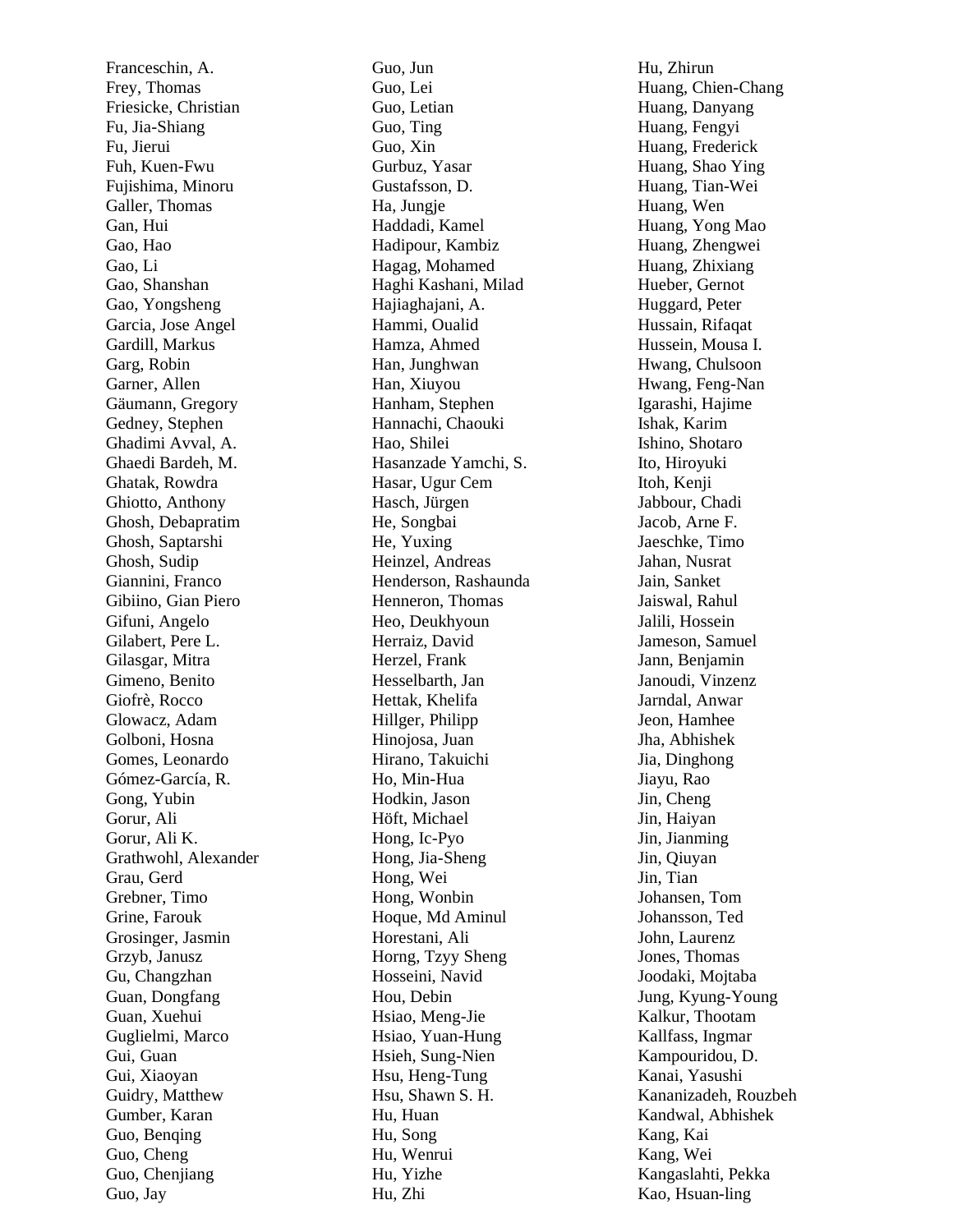Kargaran, Ehsan Kashani, Milad Haghi Katz, Allen Kazemi, Robab Kelly, James Kern, Nicolai Kesari, Vishal Khan, Arani Khemar, Adel Kiani, Sina Kianinejad, Amin Kibaroglu, Kerim Killamsetty, Vinay Kim, Bumman Kim, Choul -Young Kim, Dongkyo Kim, HyoungSoo Kim, Jangheon Kim, Jihwan Kim, Junghyun Kim, Yanghyo Kim, Young Gi Kimura, Tetsuya Kissinger, Dietmar Knapp, Herbert Knill, Christina Knoechel, Reinhard Kobayashi, Kevin Koch, Martin Koelpin, Alexander Koli, Kimmo Koller, Dan Konczykowska, A. Kong, Sunwoo Kowalczyk, Piotr Koziel, Slawomir Krishnananda, S . Daya Kshetrimayum, R . Kucharski, Maciej Kudsia, Chandra Kulik, Piotr Kuo, Chien -Nan Kuo, Jen -Tsai Kurup, Dhanesh Kwon, Kuduck Ladhani, Hussain Lager, Ioan Lai, Wen -Cheng Lai, Yixiong Lalbakhsh, Ali Lamęcki, A. Lasri, Tuami Laur, Vincent Lee, Boyoung Lee, Gwan Hui Lee, Jaehoon Lee, Jaeyoung Lee, Jong Chul

Lee, Jongheun Lee, Juseop Lee, Tae-Hak Lee, Wooram Lehmann, Hendrik Leite, Bernardo Lekas, Michael Levinger, Run Li, Bo Li, Boqiong Li, Changzhi Li, Chong Li, Chun-Hsing Li, Daotong Li, Jianxing Li, Jiawei Li, Jin Li, Jinbo Li, Lei Li, Lin Li, Maokun Li, Mingyu Li, Ping Li, Qun Li, Teng Li, Tie Li, Tso -Wei Li, Tuanjie Li, Wantao Li, Xiu Ping Li, Yongdong Li, Yuanyuan Li, Yujian Li, Zhaolong Li, Zhuo Liang, Chia -Jen Liao, XiaoYi Liao, Xufeng Liao, Yinhong Lie, Donald Limiti, Ernesto Lin, Feng Lin, Jenshan Lin, Jing -Yu Lin, Kun -You Lin, Qian Lin, Shih -Cheng Lin, Wentao Lin, Xian Qi Lin, Yo -Shen Lisauskas, Alvydas Liu, Bo Liu, Changjun Liu, Enxiao Liu, Falin Liu, Guo Liu, Haiwen Liu, Haoming

Liu, Lianxi Liu, Nengwu Liu, Qiang Liu, Qing Huo Liu, Quanhua Liu, Renzhi Liu, Shubin Liu, Shui Liu, Song Liu, Taijun Liu, Xiaoming Liu, Xu Liu, Ying Liu, Yingxiang Liu, Yun Liu, Zhenguo Liu, Zhu Lomakin, Konstantin Longhi, Patrick López -Oliver, Enrique Lourenco, Nelson Lu, Di Lu, Hsin -Chia Lu, Qianyun Lu, Ruochen Lu, Weibing Lu, Yunlong Lucyszyn, Stepan Luo, Jirun Luo, Sha Luo, Weijun Luo, Xun Lurz, Fabian Lyon, Keith Lyu, Yunpeng Ma, Shunlin Maas, Stephen Macchiarella, Giuseppe Mahalingam, N . Mahon, Simon Makhlouf, Sumer Maktoomi, Mohammad Makurin, Mikhail Malignaggi, Andrea Malladi, Venkata Mandal, Joydeb Mangraviti, Giovanni Mansha, Muhammad Mansour, Islam Mansour, Raafat Manuilov, M. B. Mao, Jun -Fa Mao, Shau -Gang Mao, Shuman Marinkovic, Zlatica Marsalek, Roman Martel, Jesus Martín-Guerrero, T.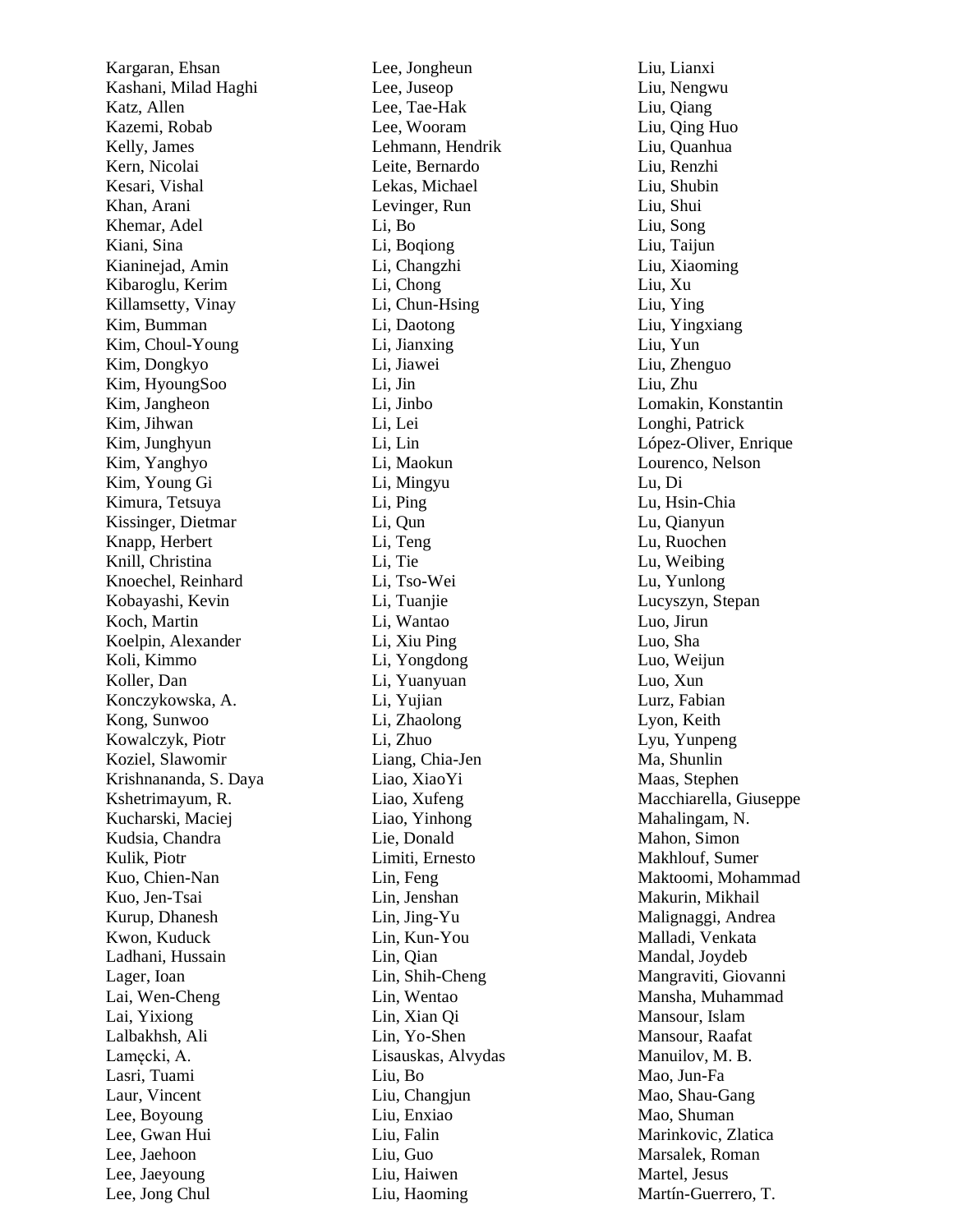Martín-Iglesias, P. Martin, Ferran Martin, Tifenn Martinez, Jorge Mateu, Jordi Matos, Sergio A. Maune, Holger Mayer, Winfried Mazor, Nadav Mazur, Jerzy Mazzarella, Giuseppe Mazzaro, Gregory McDaniel, Jay Medina, Francisco Meinecke, Benedikt Mena, Patricio Mendivil, Edwin Meng, Chin -Chun Meng, Fanyi Meng, Xiangyu Menzel, Wolfgang Merkle, Thomas Mesa, Francisco Meshram, Manoj Methapettyparambu Purushothama, Jayakrishnan Meyer, Andre Mietzner, Jan Min, Byung -Wook Minardo, Aldo Mirzaee, Milad Mishra, Ashish Mitani, Tomohiko Mitchell, John Mohamed, Ahmed Mohamed, Eissa Mohapatra, Soumen Mokri, Mohammad Ali Moll, Jochen Mondal, Saikat Monédière, Thierry Monti, Giuseppina Montoro, Gabriel Moore, Christop her Moreno Rubio, Jorge Morgan, Matt Morgan, Matthew Moscato, Stefano Mou, Shouxian Moznebi, Ali -Reza Mrozowski, Michal Mrvic, Marija Mukherjee, Biswajeet Mumcu, Gokhan Munoz-Ferreras, J.-M. Murch, Ross D. Muroga, Sho

Mustacchio, Carmine Na, Weicong Nadri, Souheil Naglich, Eric Nagulu, Aravind Nanzer, Jeffrey Naraharisetti, Naveen Narasimhan, R. S. Narusue, Yoshiaki Nasimuddin, N . Nasr, Mohamed Nawaz, Asad Neculoiu, Dan Nesimoglu, Tayfun Ney, Michel Nguyen, Duy Ninos, Alexandros Nishikawa, Kenjiro Niu, Zhongqian Nosrati, Mehdi Nunes, Luis Nuss, Benjamin Ogut, Mehmet Ohira, Masataka Okazaki, Hiroshi Oliveira, Arnaldo Omar, Abbas Oraizi, Homayoon Ou Yang, Liang -Yu Ozturk, Turgut Padilla, Pablo Padovan, Fabio Palazzi, Valentina Pan, Guangyuan Pan, Shilong Pan, Wensheng Pan, Xiaomin Pan, Yong Mei Pang, Jingzhou Pang, Yi-Hsin Parihar, Manoj Park, Changkun Park, Hongjong Park, Hyun Ho Park, Jinseok Park, Jong Seok Park, Jung -Dong Park, Kwangwon Park, Myun -Joo Parveg, Dristy Parvizi, Mahdi Patel, Amit Pathak, Nagendra P . Pavlidis, Georges Pedro, Jose Pelliccia, Luca Penchel, Rafael Peng, Hao

Peng, Zhengyu Perez-Cisneros, J.-R. Peter, Ronny Pichorim, Sergio F. Piekarz, Ilona Pietrenko -Dabrowska, Anna Pinheiro, Julio Pirola, Marco Pizarro, Francisco Poddar, Dipak Pohl, Nils Pokharel, Ramesh Popov, M. A. Porch, Adrian Porranzl, Matthias Potrebic, Milka Powell, Jeff Pradell, Lluis Pretl, Harald Prigent, Gaetan Prokopidis, K . Psychogiou, Dimitra Qamar, Zeeshan Qian, Huizhen Qing, Liu Qiu, Lei -Lei Qiu, Liang -Feng Quaglia, Roberto Quesada Pereira, F. D. Quevedo -Teruel, Oscar Rabbani, Muhammad Rabczuk, Timon Raffo, Antonio Rafieinia, Fahimeh Rajendran, J . Rajo -Iglesias, Eva Rambabu, Karumudi Ramella, Chiara Ramiah, Harikrishnan Rao, Madhwesha Rao, Yunbo Rashid, Hawal Rawat, Karun Rawat, Meenakshi Reck, Theodore Rehder, Gustavo Ren, Han Ren, Jijun Ren, Jun Renzler, Michael Reynaert, Patrick Reynoso -Hernandez, J. Rezaee, Morteza Riabi, Mohamed Ribodetti, Alessandra Rizk, Zahraa Roberg, Michael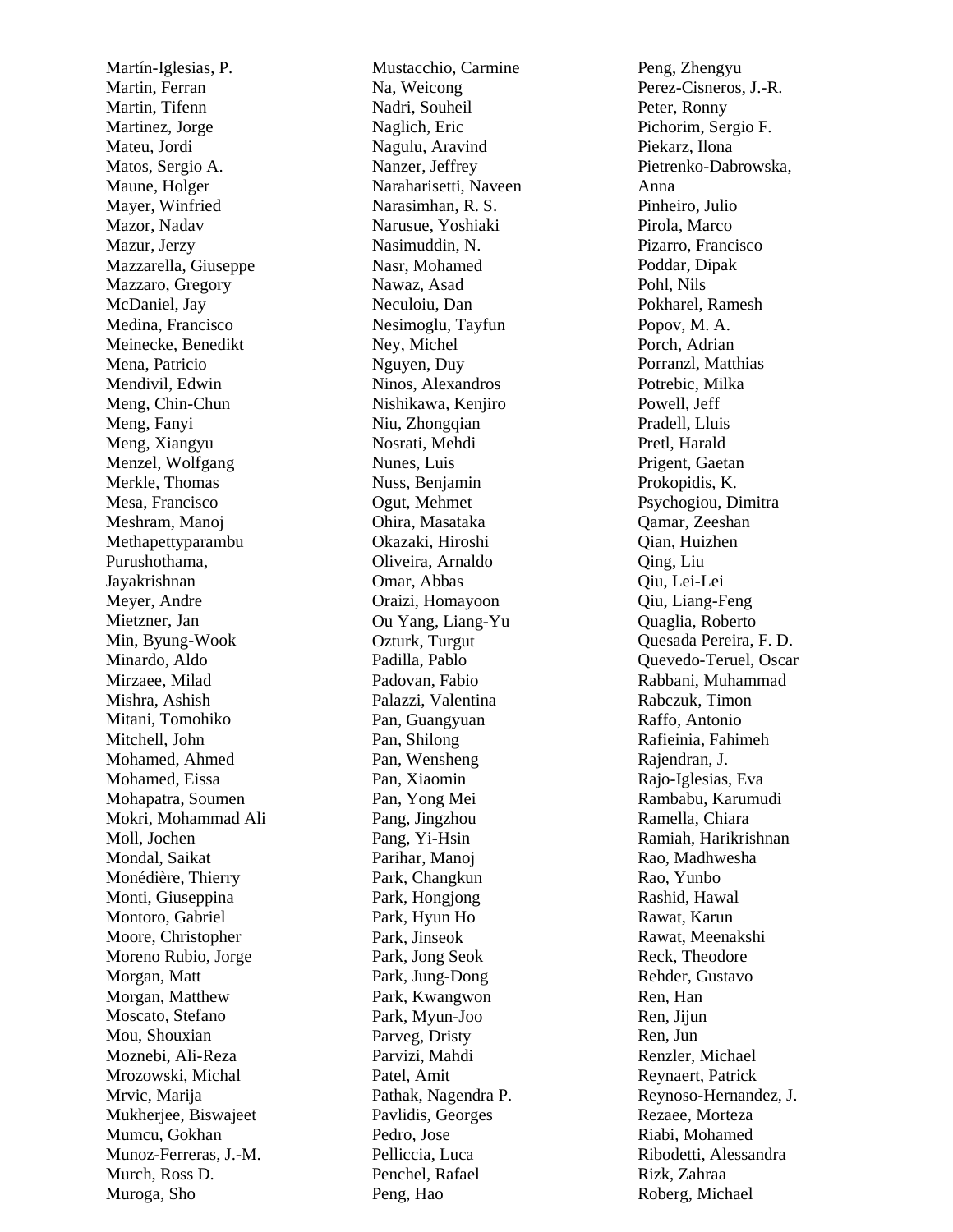Rogier, Hendrik Romero Lopera, Jose Rorsman, Niklas Rosenberg, Uwe Ross, Tyler Rostomyan, Narek Rudolph, Matthias Ruiz -Cruz, Jorge Ryynänen, Jussi Saad, Paul Saavedra, Carlos E. Saeedi, Shahrokh Sakamaki, Ryo San-Blas, A.-A. Sánchez -Soriano, M Á Sánchez, Juan R. Santarelli, Alberto Sasatani, Takuya Sauber, Noah Sayginer, Mustafa Schamiloglu, Edl Schindler, Daniel Schneider, Martin Schoeder, Pirmin Schuchinsky, A. G. Schür, Jan Seo, Chulhun Seol, Ji -Hwan Sha, Wei E.I. Shaman, Hussein Shams, Shoukry Shang, Xiaobang Shao, Wei Sharifi, Hasan Sharma, Tushar Sheikhi, Akram Shen, Junyu Shen, Wei Shen, Zhongxiang Sheta, Abdel Fattah Shetty, Darshan Shi, Jin Shi, Weimin Shi, Yan Shi, Yongrong Shibayama, Jun Shimasaki, Hitoshi Shimizu, Takashi Shin, Sanghee Shinohara, Naoki Shoaib, Nosherwan Sholampettai S., K. Shu, Minjie Shu, Yiyang Sigmarsson, Hjalti Siligaris, Alexandre Silva -Pereira, Marco Silvestri, Lorenzo

Singh, Aditya Singh, Tejinder Sinha, Rakesh Sirci, Stefano Siriburanon, Teerachot Smolarz, Robert Snyder, Richard Socher, Eran Sombrin, Jacques Son, Hyuk Su Song, Eakhwan Song, Fei Song, Ickhyun Song, Jiaxiang Sorocki, Jakub Spina, Domenico Stake, Jan Stanley, Manoj Steer, Michael Sun, Dongquan Sun, Hucheng Sun, Jiajing Sun, Liguo Sun, Sheng Susek, Waldemar Tajima, Takuro Tam, Kam -Weng Tan, Boon Kok Tan, Eng Tanaka, Shinichi Tang, Ching -Wen Tang, Wanchun Tao, Yuan Tarricone, Luciano Tatu, Serioja Teixeira, Fernando Testa, Paolo Valerio Thackston, Kyle Thakkar, Arpan Thome, Fabian Tian, Yubo Tomassoni, Cristiano Tong, Xiaodong Tovar Torres, L. L. Toyoda, Ichihiko Travish, Gil Trueman, Christopher Tsai, Eric Chih -Ming Tsai, Jeng -Han Tsai, Pei -Yun Tsai, Zuo -Min Ulusoy, Çağrı Ussmueller, Thomas Utomo, Dzuhri Radityo van Liempd, Barend Vannini, Giorgio Vanukuru, Venkata Varonen, Mikko

Vasanelli, Claudia Vassilev, Vessen Vasudevan, K Venanzoni, Giuseppe Vera, Leonardo Verdú, Jordi Viegas, Colin Vossiek, Martin Votsi, Haris Vovnoboy, Jakob Vryonides, Photos Vuik, Kees Waldschmidt, Christian Walling, Jeffrey Walter, Thomas Wang, Bing -Zhong Wang, Chi Wang, Chun -Long Wang, Cong Wang, Dongdong Wang, Fei Wang, Gang Wang, Guoan Wang, Hao Wang, Henghui Wang, Huei Wang, Hui Wang, Jiafu Wang, Jianguo Wang, Jianqing Wang, Meng Wang, Muzhi Wang, Sen Wang, Siqi Wang, Tengxing Wang, Xiang -Hua Wang, Xiaolong Wang, Xuedao Wang, Yan Wang, Yi Wang, Zhengbin Wang, Zhongbao Wei, Muh -Dey Wei, Xing -Chang Weigel, Robert Weikle, Robert Weller, Thomas M. Wen, Pin Wetherington, Joshua Widmann, Dustin Will, Christoph Wolff, Ingo Wong, Sai -Wai Wu, Bian Wu, Biyi Wu, Chengkai Wu, Chung-Tse Wu, Haifeng